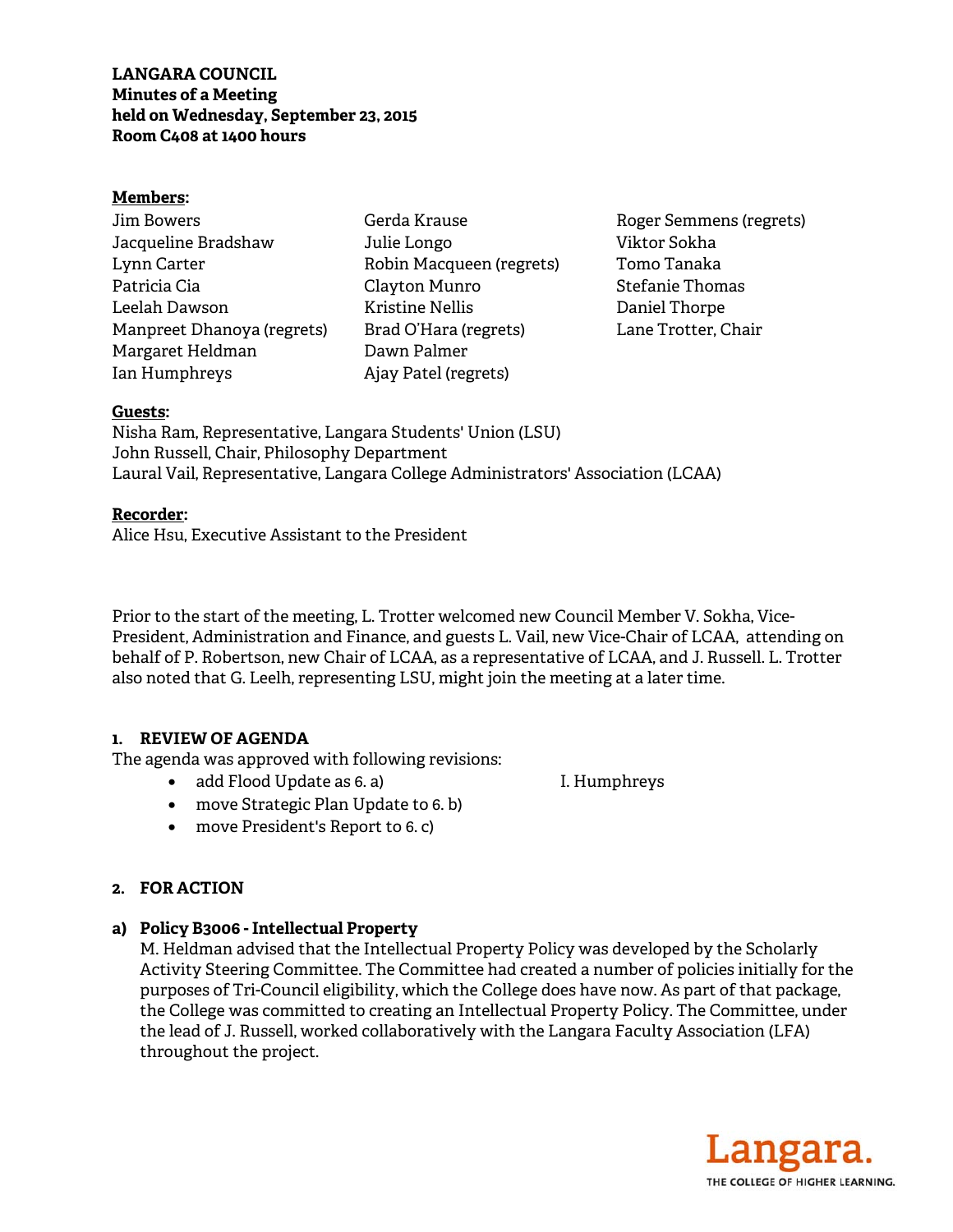J. Russell added that, besides LFA, the consultation also included the legal counsel for LFA, and the legal counsel for the College. Administration and the Committee had reviewed and edited it a number of times before finalizing it and bringing it to the Langara Council. The basic idea was to provide a fairly permissive approach to intellectual property. As a teaching college and to reflect the commitments in the Collective Agreement, Policy B3006 was framed based on the assumption that the instructors and staff at the College are entitled to the intellectual property they created as part of their assigned duties. Exceptions are noted under section 3.3. in the policy document attached to the agenda.

J. Russell thanked L. Carter, B. O'Hara, M. Heldman, the Steering Committee, and the lawyers for their help throughout the process.

Discussions ensued and members' questions were answered.

## It was moved by M. Heldman, seconded by P. Cia **THAT, the Langara Council recommends the approval of Policy B3006 – Intellectual Policy to the President.**

**Carried Unanimously.** 

## **3. REVIEW OF MINUTES AND BUSINESS ARISING**

## **a) Draft Minutes of the Meeting held on August 25, 2015**

The minutes of the meeting held on August 25, 2015 were accepted.

### **4. STANDING ITEMS**

### **a) Building Update**

V. Sokha advised that the new Science and Technology Building project remains on track for the opening in September 2016 although the schedule for completion has been delayed from April 2016 to June 2016. The roof and the structural components of the building are basically done. The project is moving towards the right direction and remains on budget. V. Sokha noted that another round of cost savings on the project was done by re-tendering the landscape package.

**Other** 

V. Sokha advised that 2015/16 budget update will be provided at the Council's October meeting.

### **b) IT Update**

I. Humphreys provided the following IT update:

• New Chief Information Officer (CIO) J. Madan has started on September 1, 2015, is in the middle of creating a new strategic plan for IT moving forward, and will share the plan with Langara Council when ready. I. Humphrey noted that J. Madan was formerly the CIO of Vancouver Community College and has an extensive background in IT in the private sector.

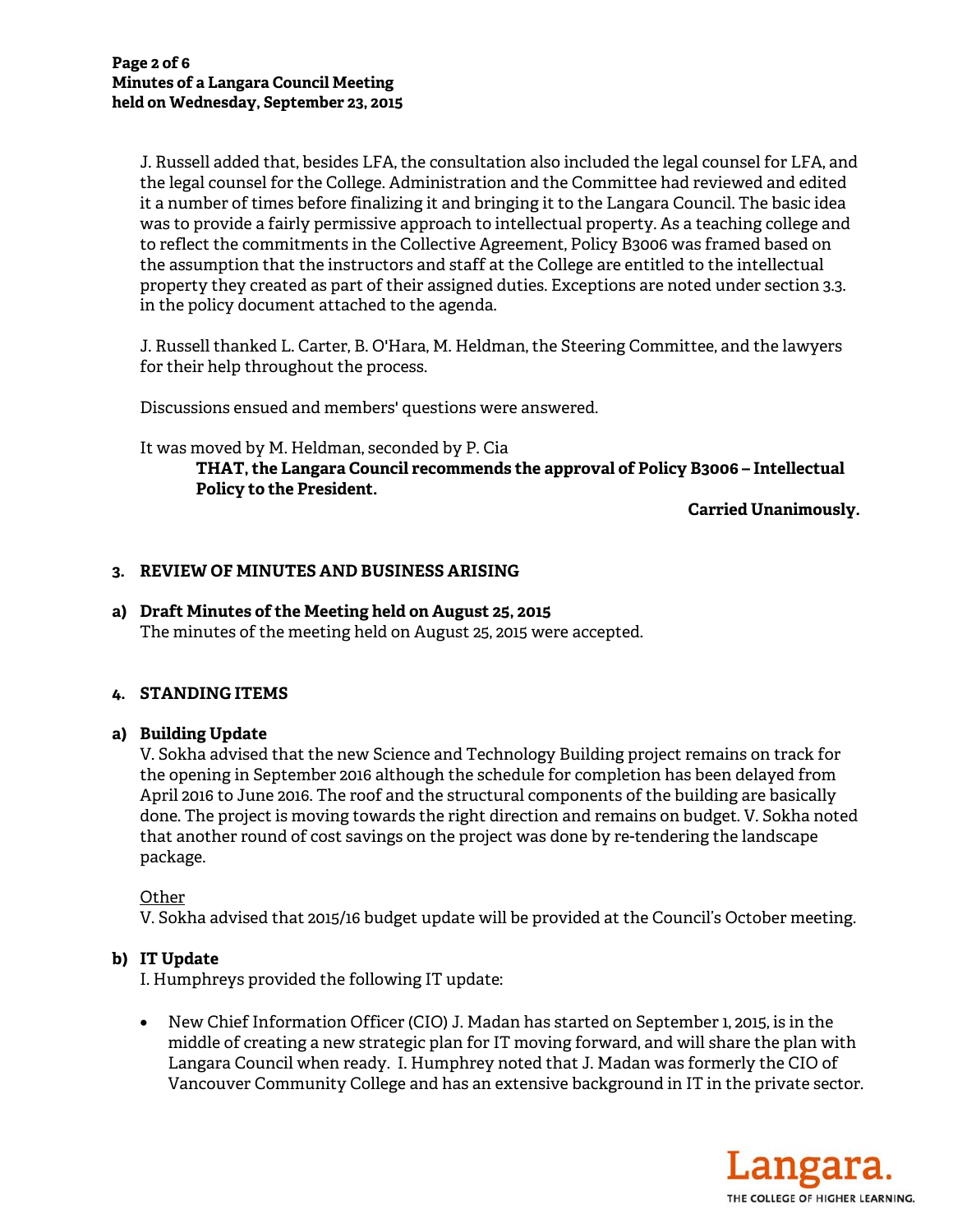- IT is continuing to work on the IT governance process. A presentation will be given to the Langara Council in the near future. It will clearly outline how to initiate and bring forward IT projects for consideration and what process to follow in order to get a project approved.
- IT was experiencing the usual high volume of help requests at the beginning of a semester. The practice of opening a satellite help desk in the Library using some of our co-op students had proven to be successful and helped to massively reduce the number of tickets IT needed to open.
- As a result of the reorganization of the Instructional Media Services Department, IT now has eight computer support technicians and this is allowing the College to provide much broader time coverage for IT on weekdays between 8:00 AM and 8:00 PM, and Saturdays between 8:00 AM and 5:00 PM. A new phone-in system has been implemented and is allowing people to get more efficient classroom support.
- IT equipment in lecture theatre A130 has been refurbished substantially. Some cabling issues remain to be resolved.
- There have been some delays in the creation of new dual-purpose computer classrooms, which will have specially designed furniture that will allow them to be turned from a computer lab back to a regular classroom by pressing the computer monitor back into the desk. They were scheduled to be implemented in L303 and L304. Due to the unusual design of the Library causing complications in running cables, and the delay of the arrival of the furniture, these new classrooms will not be in place for another few weeks.

# **5. CURRICULUM ITEMS**

### **a) Education Council Meeting held on June 23, 2015**

G. Krause referred to the summary report of the Education Council meeting held on June 23, 2015 attached to the agenda and highlighted the following:

- The existing one-year Engineering Transfer Certificate program allows successful students to transfer seamlessly into second year of UBC's Engineering program. Many international and domestic students were not ready for this rigorous program. The two-year Diploma in Applied Science for Engineering program will offer these students some courses that will help them be successful when moving on to the more rigorous transfer program.
- Nutrition and Food Service Management separated its existing two-year diploma program. Nutrition and Food Service Management (Advanced Standing) is now listed as a separated program option.
- Langara School of Management (LSM) has discontinued its Chinook Business Program, which was designed specifically for Aboriginal learners and will be replaced by a new program to be created with the Aboriginal Studies Department together.
- New course ASIA 1120 Religions of the East is equivalent to an existing Religious Studies course.
- Engineering Transfer got a few new Applied Science courses that are part of the new diploma.

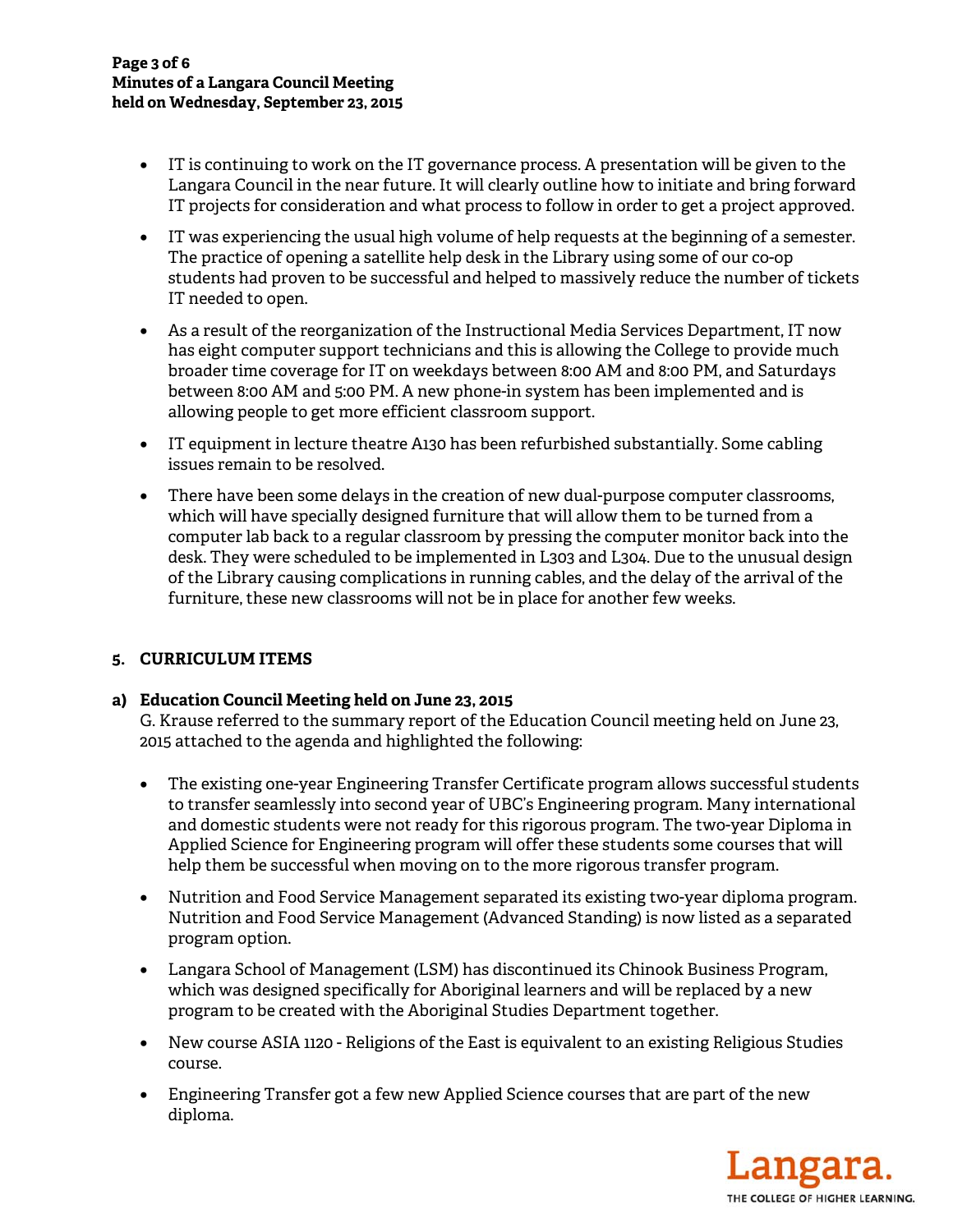- New PDD program Web & Mobil App Design and Development was approved previously and is currently running. As courses get developed term by term, they are brought to the Education Council for approval.
- Registrar's Office normally identifies courses that have not been offered for many years and then brings them to Education Council in block for discontinuation.
- Continuing Studies made revisions to some of its certificate programs.

The Education Council summary report for June 23, 2015 was received for information.

### **6. FOR INFORMATION**

### **a) Flood Update**

I. Humphreys debriefed on a flood incident caused by an accidental damage to a sprinkler head on the second floor of the A Building just before 5:00 p.m. on September 22, 2015. Some faculty offices, classrooms, and a Mac computer lab in the A Building were affected by the water damage. The remediation work has begun immediately. While it could take up to four weeks to complete, some less affected classes are expected to move back sooner. I. Humphreys noted that no classes have missed any instructional time, and affected faculty members have all found temporarily shared office space to work.

I. Humphreys thanked all staff and faculty who responded to this incident during the evening of September 22, 2015. J. Yao, J. Wong, J. Madan, T. Tanaka, W. Lannard, and S. Stuart on campus, and C. Munro and J. Smith through teleconferencing established a mini Emergency Operations Centre to develop plans and get things resolved as quickly as they could.

L. Trotter also thanked all people who helped.

Discussions ensued and members' questions were answered.

[N. Ram, Representative, LSU joined the meeting on behalf of G. Leelh]

# **b) Strategic Plan Update**

I. Humphreys advised that the strategic planning process continues. Three focus group sessions had been scheduled to collect input from the college community relative to the draft strategic plan. These sessions were promoted online throughout the summer and through various communication channels. Two sessions would be held on September 23, 2015 and one more on October 1, 2015. An online survey had also been created and promoted throughout the summer and received about 30 responses plus one consolidated response from the IT team.

I. Humphreys noted that some fantastic suggestions and observations about the current plan were received at the first focus group session that had already taken place and the feedback would be incorporated into a new version of the plan, which will be brought back to the community as soon as possible.

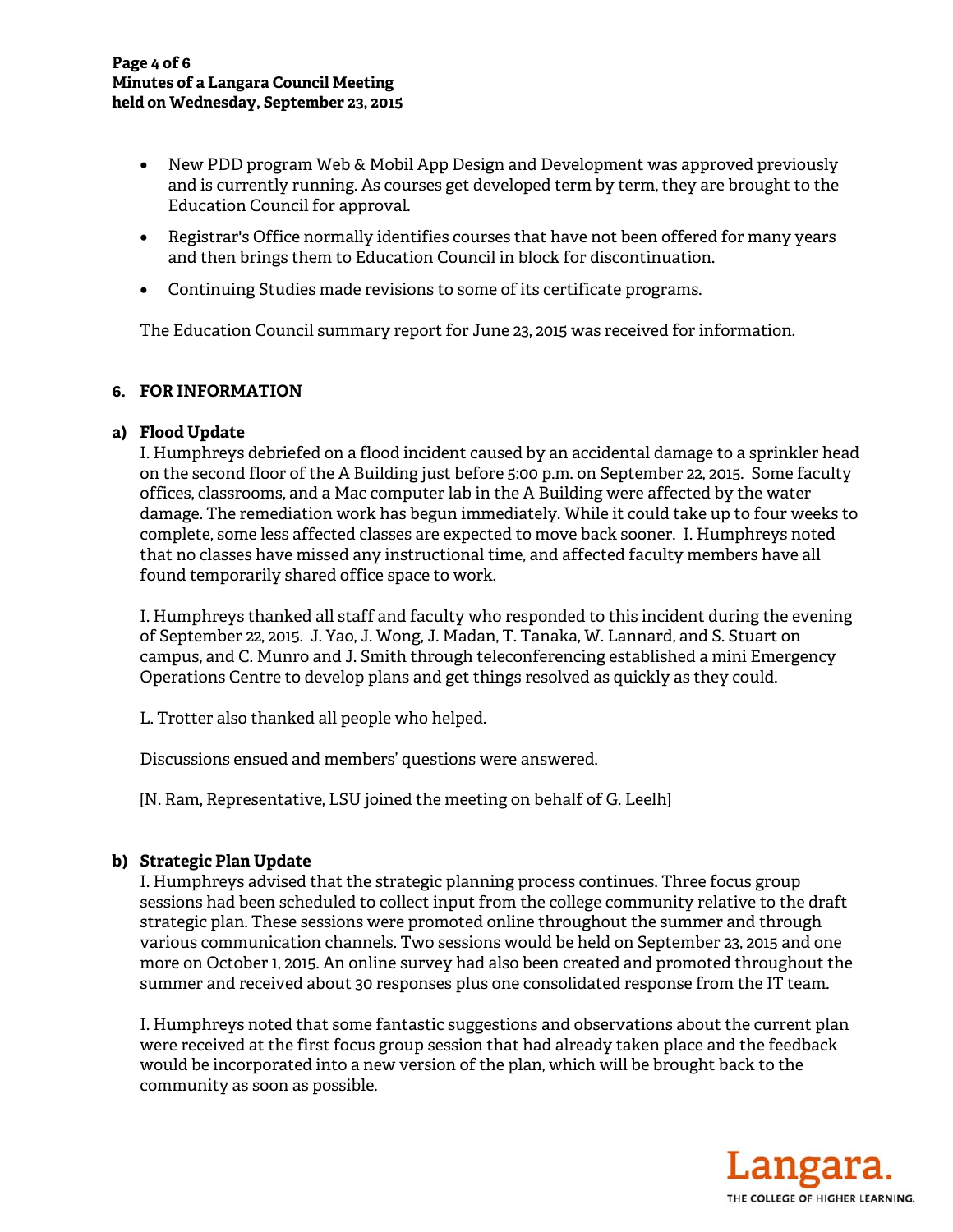In response to a question, I. Humphreys advised that it has not been contemplated to bring some Board members to meet with the college community as part of the process to develop the strategic plan, but he would be open to the President's direction. L. Trotter concurred that this was a good idea and advised that he would work with I. Humphreys to follow up on this.

In response to a question, I. Humphreys advised that more focus group sessions could be scheduled if there was a demand.

### **c) President's Report**

L. Trotter referred to the Memo on President's Report for July – September 2015 attached to the agenda and highlighted the following:

- Unlock the Vault Film Festival was well attended and showcased the amazing work done by faculty and students under the lead of J. Longo and T. Tanaka. L. Trotter noted that he had the opportunity to sit in the debriefing with students prior to screening to see how things work in the creative process.
- L. Trotter thanked Registrar's Office, Student Services Department, all faculty and supporting staff who helped setting up all the informative and fun International Student Orientation, Parent Orientation, and New Student Orientation, which was attended by approximately 1,100 new students.
- Mayor Robertson attended the Studio 58's  $50^{th}$  Anniversary Celebration and proclaimed September 12, 2015 as "Studio 58 Day in the City of Vancouver." L. Trotter thanked all those who helped put up this remarkable event.

L. Trotter noted that he responded positively when he was approached by the granddaughter of A. Holland about finding a space on campus that would be memorial to A. Holland to display the awards A. Holland received over his career.

• L. Trotter was voted as the Chair of BC Colleges (BCC) Council of Presidents for a two-year term. By stepping into this role, he would be looking at the system issues and looking at them from a system perspective and how it impacts the College at the end. His focus would remain on the College. As an example, he would be joining the President of BCC to give a presentation to the Select Standing Committee on Finance and Government Services. One of the issues to be brought forward would be aboriginal education. The current funding level is quite low and Langara receives no funding at this time.

L. Trotter noted that I. Humphreys had made a presentation to the Select Standing Committee on September 21<sup>st</sup> on behalf of Langara. L. Trotter thanked Communications and Marketing Department for preparing an outstanding presentation document for the College.

In response to a question, I. Humphreys and L. Trotter agreed to share Langara's presentation document to the Select Standing Committee once we received a confirmation from the Committee that the document is not embargoed.